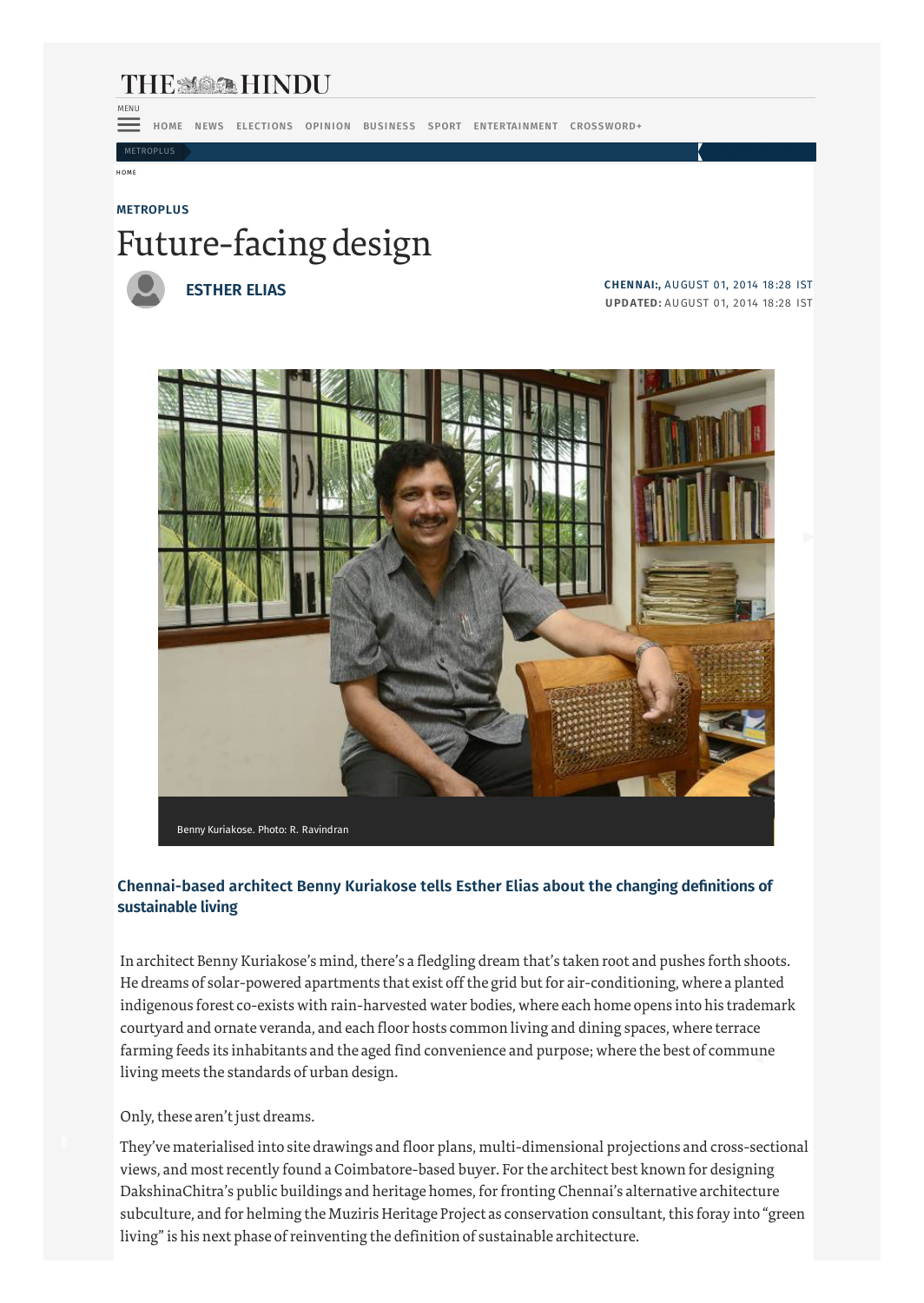The seeds to his career path were sown as a young idealistic student working with Kerala Shastra Sahitya Parishad that nurtured in him the science of sustainability. In 1984, fresh out of College of Engineering, Thiruvananthapuram, Benny interned with Laurie Baker, whose philosophy of architecture synced perfectly with his personal ideology. From 1985, he grew from strength to strength in Kerala, building lowcost houses that mirrored Laurie's style, until his popularity peaked in 1992 with the building of actor Mammootty's house. "Deep within though, I knew it was time to move away from Baker buildings and discover my own architectural voice," says Benny. It was Laurie himself, who directed Benny toward DakshinaChitra, where he eventually made a name transplanting and reassembling entire traditional Kerala homes. Talent aside, Benny says he owes this young success to the anonymity and freedom to experiment that Chennai offered him, away from the arclights in Kerala. "Chennai gave me creative rebirth." It also gave wings to his first love, conservation architecture, the subject of his masters in University of York, England.

For the last five years, Benny has given this passion full expression through the Muziris Heritage Project. Floated in 2008, it is India's largest conservation project that would spread over 25 sites and links Kerala's histories of Dutch, Arabic, Chinese, Jewish, Greek, Portuguese and Roman roots in the forgotten port of Muziris from 1 Century BC onward. "Research and excavations have shown that there were close to 400 historic buildings here, about ten per cent of which we've begun to restore. It's not even scratching the surface." Under the leadership of the then Kerala finance minister Thomas Isaac, Benny and his team drew up the project's master plan, immediate among which were the successful restoration of the 1615 Paravoor synagogue, with even a replica of the original ark of the testament made, and the renewal of the Dutch 1663 Paliam Palace. The first phase of the Muziris Heritage Project is finally set to be inaugurated by the President of India next month.

For the scale and ambition of the project, it's been compared to the conservation of Greece's Athens and Cambodia's Angkor Wat, and the UNESCO hopes to integrate it into its worldwide Spice Route trail. But for all the efforts Benny and his team have showered on the project, its progress has been slow, courtesy characteristic political hiccups. Benny's satisfaction though, comes from the local community's involvement with the project, which included even the rehabilitation of the still-thriving Kottapuram and Paravur markets. "We had no model for this project; our only guiding principle was to never approach it topdown with forced legislation, but to build it grassroots upward."

The success of this outlook was most evident when the regional heads of the Cherman Juma'ah Masjid, believed to be India's oldest mosque, built in 629 AD by Malik Ibn Dinar, requested the project to restore the mosque to its original state. Over the years, atypical minarets and domes, metal sheets and GI roofs had been appended to the structure, modernising it out of character. "The older generations simply mimicked stereotypical Persian architecture when they re-did it. Our restoration will replicate the turn of the first century Arab mosques, which will be more consistent with the times Cherman was built in."

In the two decades that Benny has worked in conservation architecture, the sphere has mushroomed in India from nonexistent to flourishing, thanks to greater awareness of heritage preservation. "Back when I began, there were hardly any projects. But one needed to live! So I took to building new houses that drew from the traditional Kerala and Chettinad styles I'm familiar with, and reinterpreted them contemporarily."

Today, Benny is known for structures built of natural materials, timber, timbre, stone, exposed brick and much else, that are energy efficient, thermal controlled and environment friendly. Nature segues seamlessly into his houses' interiors through broad courtyards and verandas. "I begin each new house on a blank slate. All I'm sure of is that our homes must cater to our various moods, not force occupants to adjust their personalities to the concrete boxes we now build."